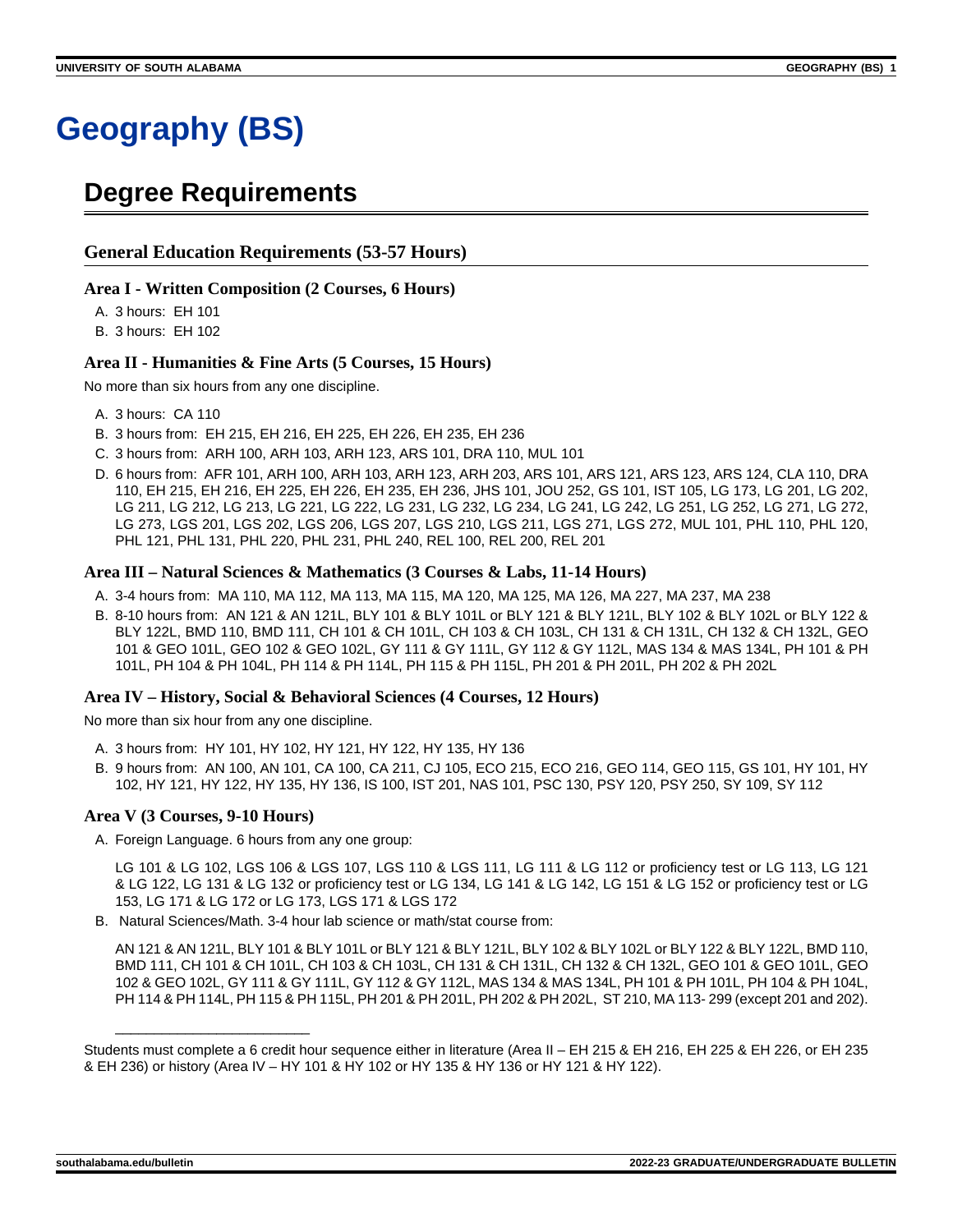All undergraduates must complete two designated writing credit (W) courses, at least one of which must be in the student's major or minor.

## **Major Requirements (47 Hours)**

#### **Geography Major Requirements (47 Hours)**

A.29 hours: GEO 101 and 101L, GEO 102 and 102L, GEO 114, GEO 115, GEO 201, GEO 331, GEO 332, GEO 435, GEO 485 B.18 hours: At least one upper level course from each of the following 4 categories: Human Geography courses: GEO 312, GEO 321, GEO 365, GEO 370, GEO 417; Physical Geography courses: GEO 310, GEO 405, GEO 410, GEO 411, GEO 412, GEO 440, GEO 441, GEO 443; Regional Geography courses: GEO 313, GEO 314, GEO 315, GEO 317, GEO 475; Technical Geography courses: GIT 442, GIT460, GIT 461, GIT 462, GIT 490

Only two courses in the GIT minor may be counted toward the Geography major. Complete at least 15 semester hours in residence in major at the 300 and/or 400 level. A minimum GPA of 2.0 is required in major.

#### **Minor Requirements (18-24 Hours)**

A minor is required for this degree program

**Notes:**

## **Additional Information**

The Geography degree also requires: One additional Natural science course, one additional social science course outside of Geography, and ST 210.

Note that a portion of Area IV (GEO 114, GEO 115) of the General Education requirements and the Natural Sciences portion of Area III (GEO 101, GEO 102, ST 210) of the General Education requirements are fulfilled by the major requirements specified above.

## **Graduation Plan**

## **Geography (BS) : (47 Total Hours)**

#### **First Year - Fall Semester**

| <b>Course ID</b> | <b>Course Description</b>  | <b>Hours</b> |
|------------------|----------------------------|--------------|
| EH 101           | <b>English Composition</b> | 3            |
| <b>CAS 100</b>   | Freshman Seminar           | 3            |
| Fine Arts course | **Area III, C              | 3            |
| <b>GEO 114</b>   | Intro to Human Geography   | 3            |
| GEO 101          | Atmospheric Processes      | 3            |
| <b>GEO 101L</b>  | Atmospheric Processes lab  |              |
|                  |                            |              |
|                  | <b>Total Hours</b>         | 15           |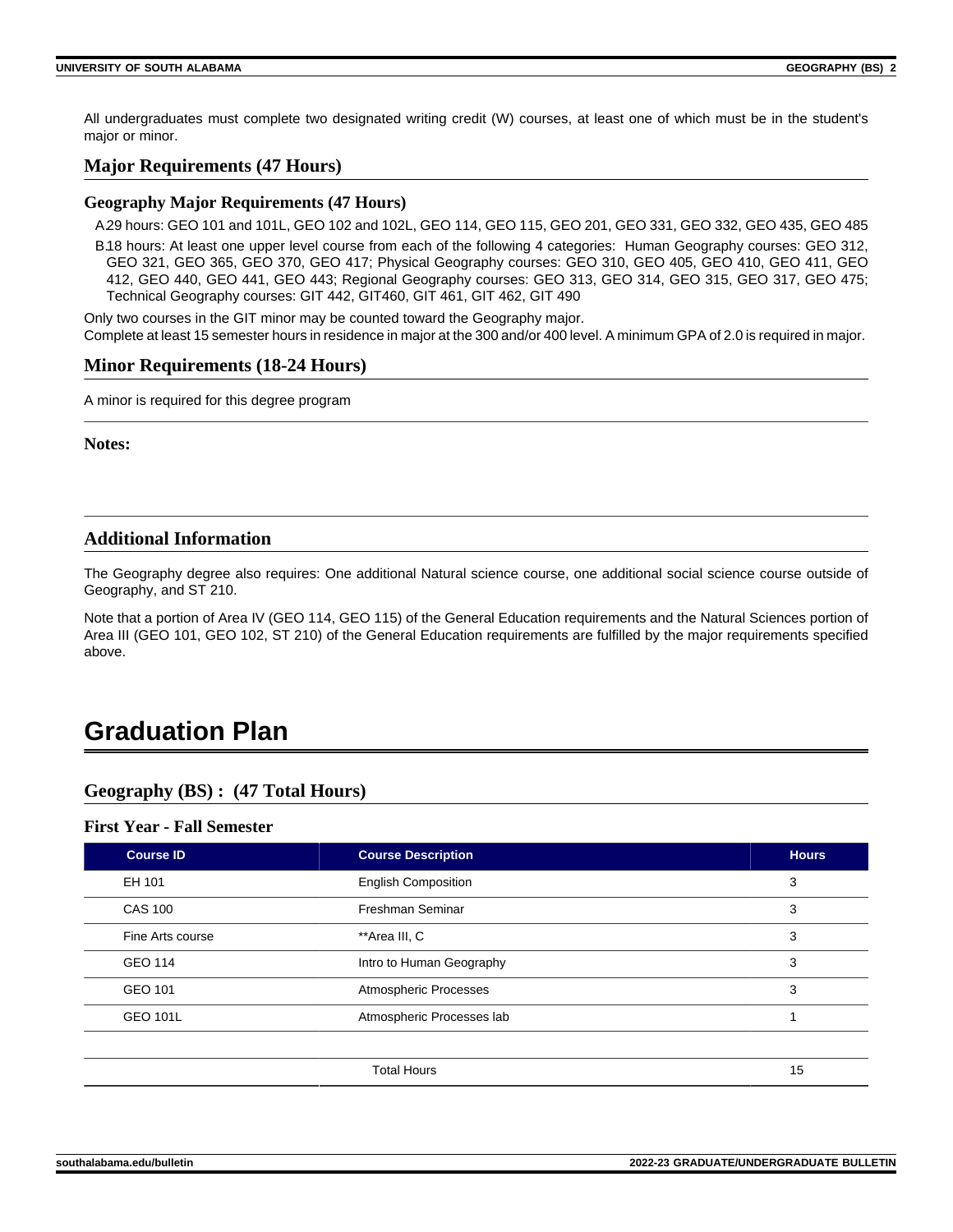## **First Year - Spring Semester**

| <b>Course ID</b> | <b>Course Description</b>     | <b>Hours</b> |
|------------------|-------------------------------|--------------|
| EH 102           | <b>English Composition II</b> | 3            |
| CA 110           | <b>Public Speaking</b>        | 3            |
| MA 110 or higher | **Area III, A                 | 3            |
| GEO 115          | World Regional Geography      | 3            |
| GEO 102          | Landscape Processes           | 3            |
| <b>GEO 102L</b>  | Landscape Processes Lab       |              |
|                  |                               |              |
|                  | <b>Total Hours</b>            | 15           |

## **Second Year - Fall Semester**

| <b>Course ID</b> | <b>Course Description</b>       | <b>Hours</b> |
|------------------|---------------------------------|--------------|
| Literature       | **Area II, D                    | 3            |
| LG or LGS        | Foreign Language - 1st semester | 3            |
| Minor course     | Course to satisfy minor         | 3            |
| History          | **Area IV, A                    | 3            |
| <b>GEO 201</b>   | Geographic orientation          | 3            |
|                  |                                 |              |
|                  |                                 |              |
|                  |                                 |              |
|                  | <b>Total Hours</b>              | 13           |
|                  |                                 |              |

### **Second Year - Spring Semester**

| <b>Course ID</b>               | <b>Course Description</b>                                            | <b>Hours</b> |
|--------------------------------|----------------------------------------------------------------------|--------------|
| History or English<br>Sequence | **Area II, D or **Area IV, A                                         | 3            |
| LG or LGS                      | Foreign Language - 2nd semester                                      | 3            |
| Minor course                   | Course to satisfy minor                                              | 3            |
| Geography elective             | Upper level geography course (300+) (need 6 GEO elective<br>courses) | 3            |
| GEO 332                        | <b>Remote Sensing</b>                                                | 4            |
|                                | <b>Total Hours</b>                                                   | 16           |

## **Third Year - Fall Semester**

| <b>Course ID</b> | <b>Course Description</b> | <b>Hours</b> |
|------------------|---------------------------|--------------|
| Minor course     | Course to satisfy minor   | ີ            |
| ST 210           | <b>Statistics</b>         |              |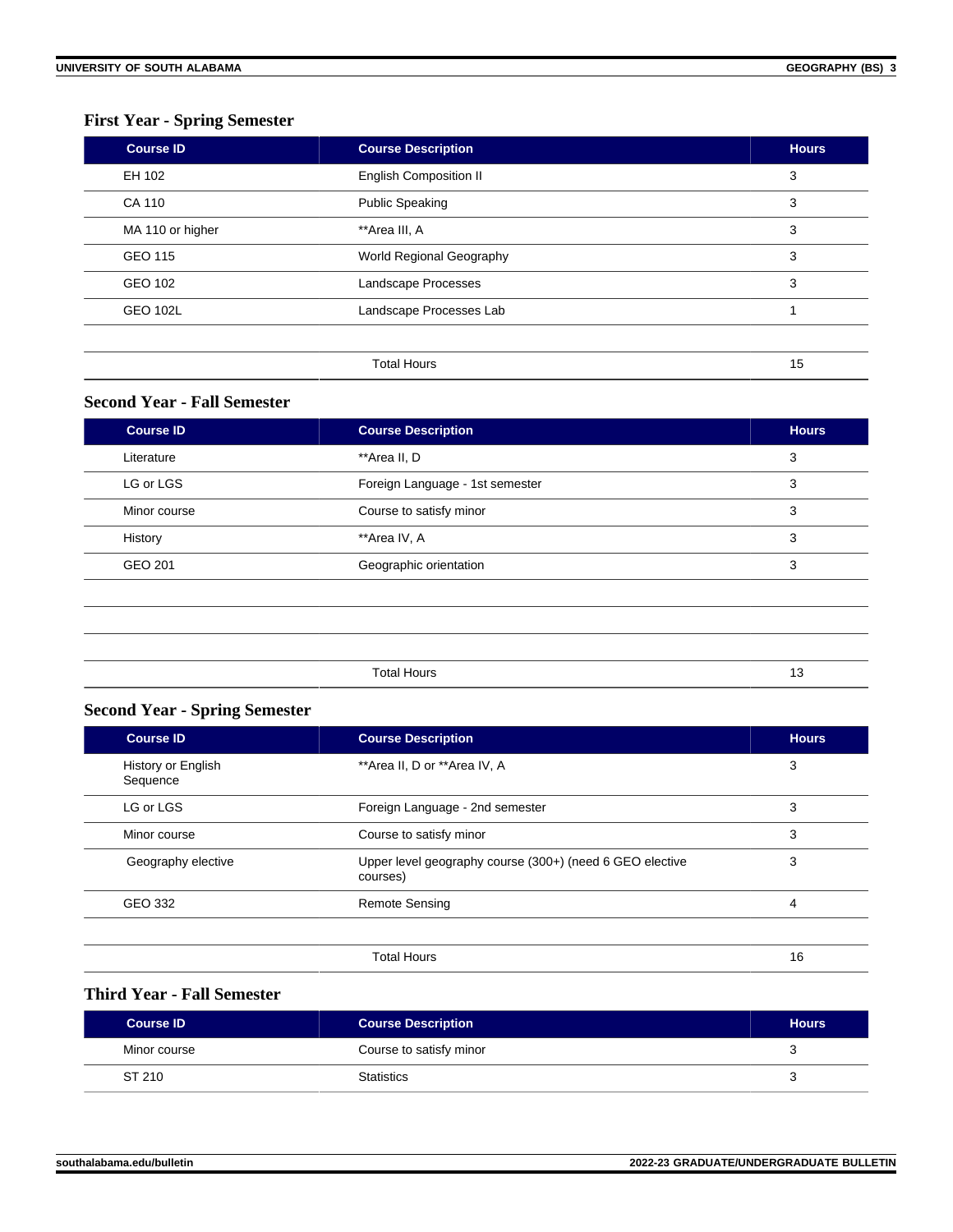| Humanities and Fine Arts<br>elective | **Area II, E                                                         | 3  |
|--------------------------------------|----------------------------------------------------------------------|----|
| Geography elective                   | Upper level geography course (300+) (need 6 GEO elective<br>courses) | 3  |
| GEO 331                              | Computer Maps & Graphs                                               | 4  |
|                                      |                                                                      |    |
|                                      | <b>Total Hours</b>                                                   | 16 |

## **Third Year - Spring Semester**

| <b>Course ID</b>                     | <b>Course Description</b>                                            | <b>Hours</b> |
|--------------------------------------|----------------------------------------------------------------------|--------------|
| Minor course                         | Course to satisfy minor                                              | 3            |
| Minor course                         | Course to satisfy minor                                              | 3            |
| Natural Science                      | **Area III, B                                                        | 3            |
| Natural Science Lab                  | **Area III, B                                                        |              |
| Geography elective                   | Upper level geography course (300+) (need 6 GEO elective<br>courses) | 3            |
| Humanities and Fine Arts<br>elective | **Area II, E                                                         | 3            |
|                                      | <b>Total Hours</b>                                                   | 16           |

### **Fourth Year - Fall Semester**

| <b>Course ID</b>                | <b>Course Description</b>                                            | <b>Hours</b> |
|---------------------------------|----------------------------------------------------------------------|--------------|
| Geography elective              | Upper level geography course (300+) (need 6 GEO elective<br>courses) | 3            |
| Social & Behavioral<br>Sciences | **Area IV, B                                                         | 3            |
| Minor course                    | Course to satisfy minor                                              | 3            |
| GEO 435                         | Research Methods in Geography                                        | 3            |
| Geography elective              | Upper level geography course (300+) (need 6 GEO elective<br>courses) | 3            |
|                                 |                                                                      |              |
|                                 | <b>Total Hours</b>                                                   | 15           |

## **Fourth Year - Spring Semester**

| <b>Course ID</b>                | <b>Course Description</b>   | <b>Hours</b> |
|---------------------------------|-----------------------------|--------------|
| Minor course                    | Course to satisfy minor     |              |
| Social & Behavioral<br>Sciences | **Area IV, B                |              |
| Elective                        | Elective to reach 120 hours |              |
| GEO 485                         | Seminar in Geography        |              |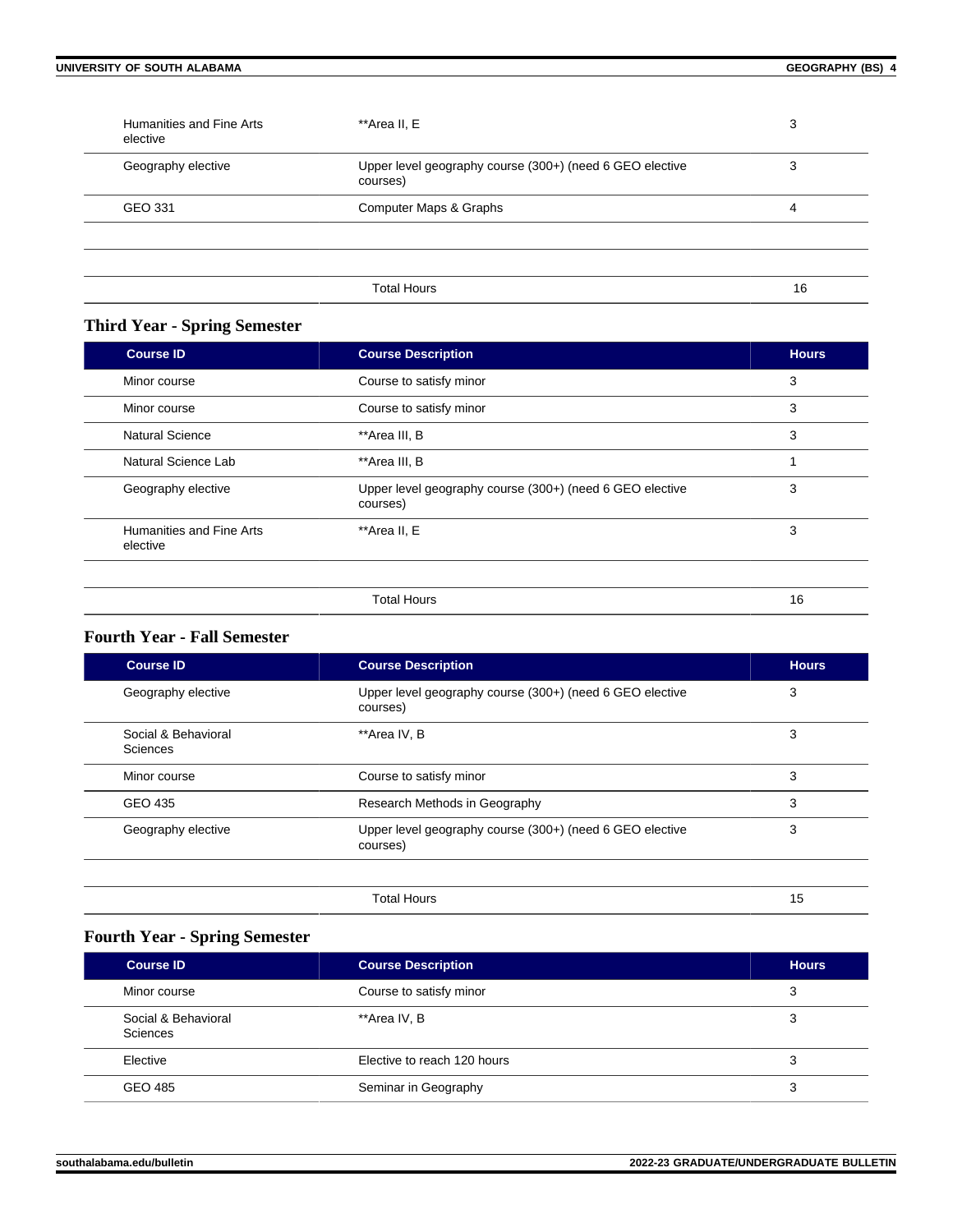| UNIVERSITY OF SOUTH ALABAMA               |                                                                      | <b>GEOGRAPHY (BS) 5</b> |  |
|-------------------------------------------|----------------------------------------------------------------------|-------------------------|--|
| Geography elective                        | Upper level geography course (300+) (need 6 GEO elective<br>courses) | 3                       |  |
|                                           |                                                                      |                         |  |
|                                           | <b>Total Hours</b>                                                   | 15                      |  |
| <b>Notes</b>                              |                                                                      |                         |  |
| *Recommended Course                       |                                                                      |                         |  |
| **See Degree Requirements                 |                                                                      |                         |  |
| (W) Writing-Intensive Course - 2 required |                                                                      |                         |  |

## **Department Information**

#### [Department of Earth Sciences website](https://www.southalabama.edu/earthsci/) [http://southalabama.edu/colleges/artsandsci/earthsci/](https://www.southalabama.edu/colleges/artsandsci/earthsci/)

The Department of Earth Sciences includes the disciplines of Geography, Geology, and Meteorology, and it offers a B.S. degree as well as a minor in each of these three majors. Students can also earn a GIS Certificate and/or a minor in Geographic Information Technology (GIT) Geography, which is both a natural and a social science, studies the location, spatial distribution, and spatial interaction of Earth's natural and human environments. Courses and research in the program encompass the broad subfields of Human Geography (for example, tourism, health, and social justice), Physical Geography (like climatology, natural hazards, and environmental geography), Regional Geography (International Economics and Relations), and Geographic Techniques, including Geographic Information Science and Technology (GIS/GIT) and Remote Sensing. Upon completing their degree, geography students are employed in government, industry, and nonprofits in multiple kinds of work environments (includes field, lab, computer, office and work).

Geology is an interdisciplinary physical science pertaining to the study of the Earth. Courses and research within the department address the chemical and physical properties of minerals, rocks, soils, sediments, and water; the processes that shape the Earth's surface; the stratigraphic, paleobiological, and geochemical records of Earth history; and the processes associated with deformation in the Earth's crust and mantle. Together an understanding is obtained of present-day, historical, and long-term feedbacks between global systems, as well as the origin and occurrence of our natural resources.

Meteorology is the study of atmospheric phenomena and the processes that cause weather. The science of meteorology is firmly rooted in basic physical laws governing mass, momentum, and energy. Many weather processes are simulated by complex computer models; however, accurate weather analysis and forecasting often requires meteorologists to identify and conceptualize weather patterns often missed by automated techniques.

The programs of the Department of Earth Sciences are designed to give the non-major a background in Earth and atmospheric science and the human impact on the landscape as part of a general education. Students pursuing a degree in Geography, Geology, or Meteorology must also have a minor in another discipline.

The Department of Earth Sciences offers a departmental honors program that allows exceptional students to pursue independent research. Students work with a faculty committee to choose an Earth Sciences research project (Geography, Geology, Meteorology), develop a prospectus, and complete a senior thesis. Students completing this program graduate with departmental honors.

Requirements for successful completion of an honors degree in Geography, Geology, or Meteorology include a GPA of at least 3.50 at graduation and completion of ES 492 (Honors Earth Sciences Seminar), ES 497 (Senior Thesis Prospectus), and six hours of ES 499 (Senior Honors Thesis). These classes are in addition to those required for the major in Geography, Geology, or Meteorology. All honors courses are listed under the prefix ES. Students interested in Earth Sciences honors must apply for the program by their junior year. Complete requirements are available on the departmental web page.

All first-time freshmen must successfully complete CAS 100: First Year Experience as a degree requirement. Students must enroll during their first term at USA, except for summer-entry students who must enroll in the fall semester following entry. Students